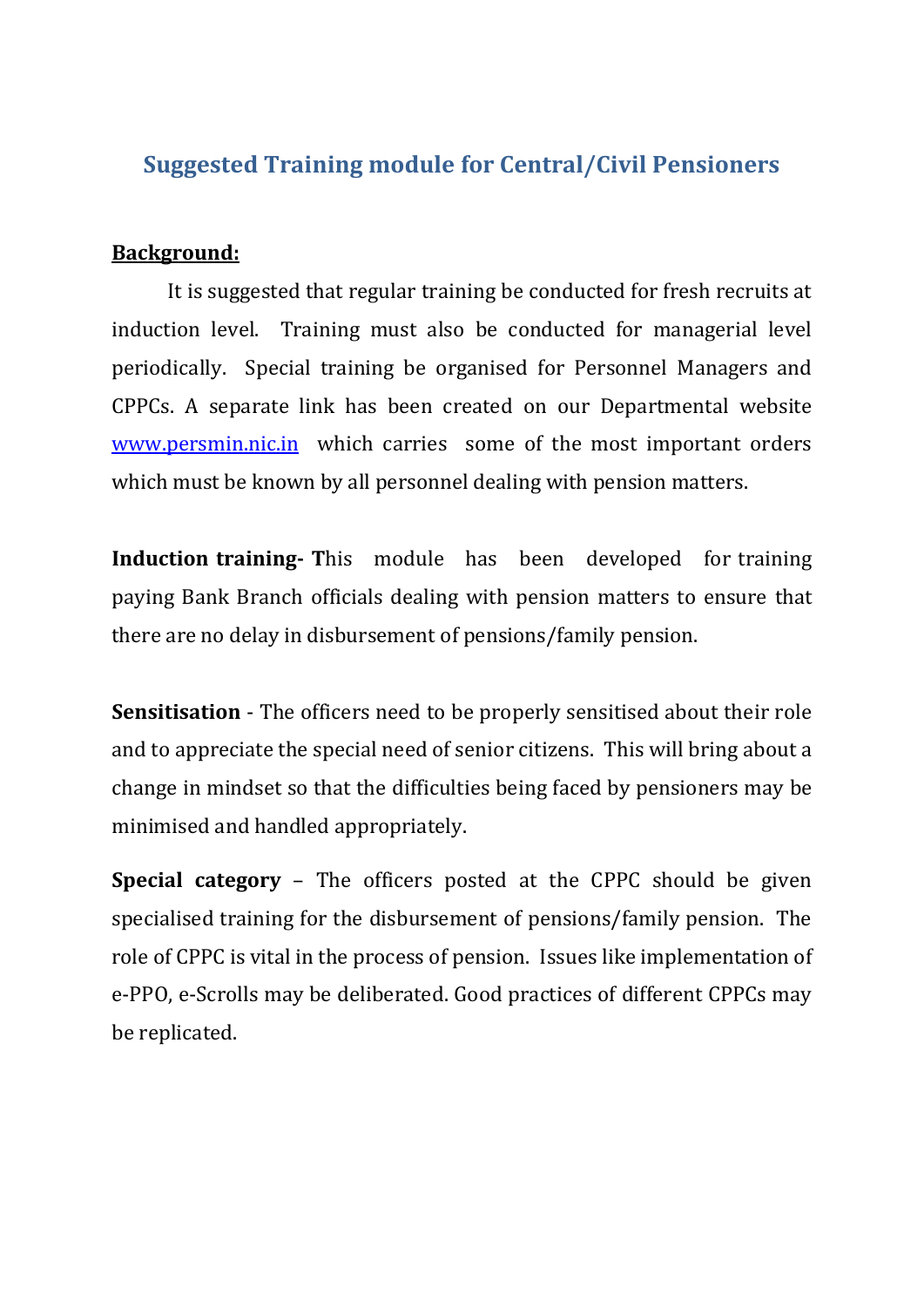## **I. Training Module for Paying Branches**

Paying Branches would need to segregate pensioners belonging to Central Civil, Defence, Railways, P&T and State Governments Pensioners. The detailed provisions which must be covered are as follows. Banks may add to these as necessary.

### **CCS PENSION RULES 1981**

- 1. Banks take average three months after receipt of PPOs to start fresh pension. Main reason is delay in identification process by bank branches. The undertaking for refund of excess payment made will henceforth be a part of pension papers to be submitted by the individual. Orders in this regard will be issued shortly. Provision has been made in the new pension Form -5. All the pension paying branches need to be informed about it.
- 2. Age related pension is not paid in routine manner from first day of the month in which pensioner attains the age of 80 years. Software should do the same(Rule 49 & 54).
- 3. If pensioner dies without receiving retirement gratuity, banks harass the family and do not follow provisions of Rule-51 of Pension Rules.

CCS Pension Rules - Rule 51 -Persons to whom gratuity is payable

(1) (a) The gratuity payable under Rule 50 shall be paid to the person or persons on whom the right to receive the gratuity is conferred by means of a nomination under Rule 53;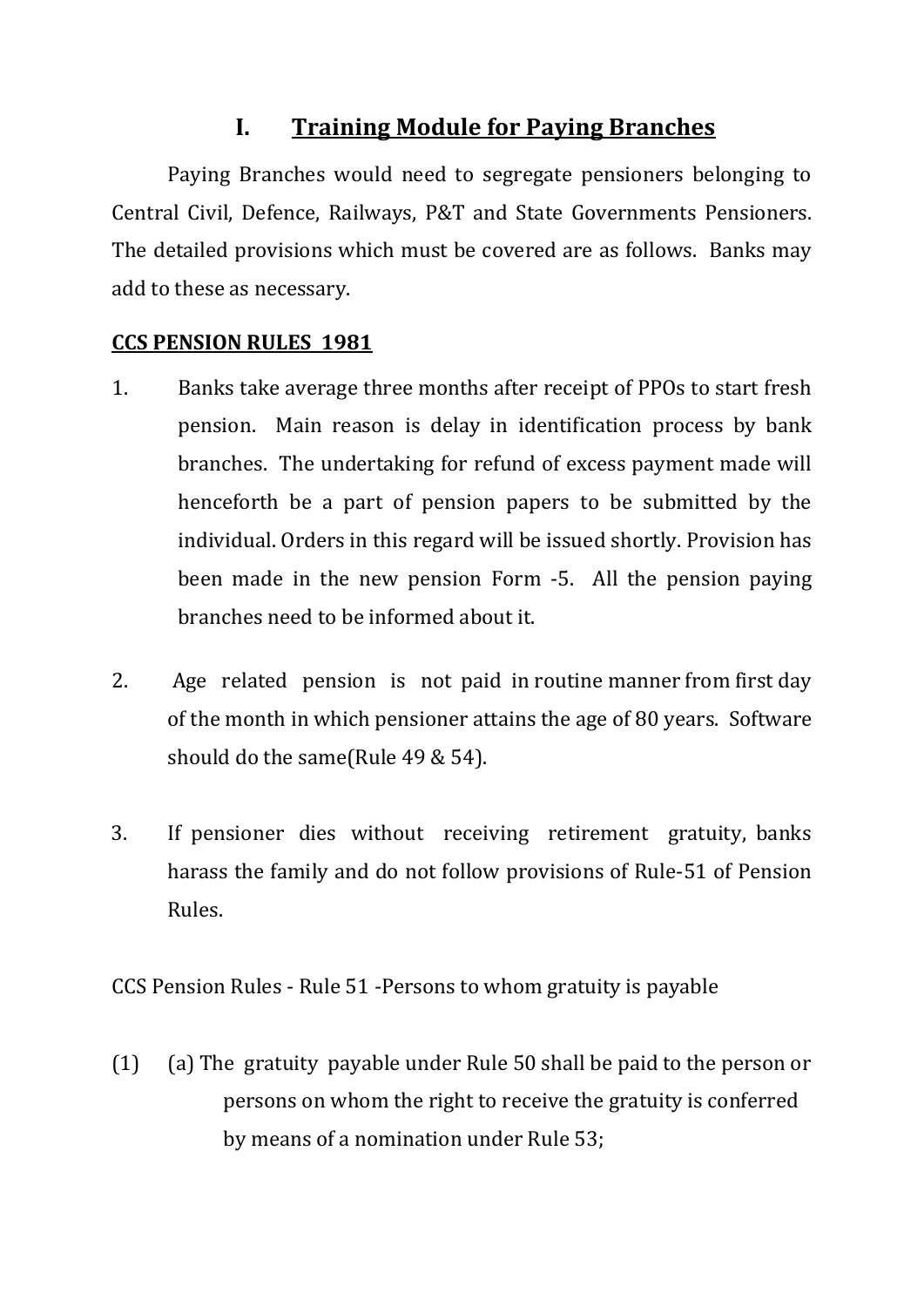(b) if there is no such nomination or if the nomination made does not

subsist, the gratuity shall be paid in the manner indicated below-

- (i) If there are one or more surviving members of the family as in  $\Gamma$ clauses(i), (ii), (iii), (iv) and (v) of sub-rule (6) of Rule 50, to all such members in equal shares;
- (ii) If there are no such surviving members of the family as in sub-clause (i) above, but there are one or more members as in  $\Omega$  [clauses (vi), (vii), (viii), (ix), (x) and (xi) of sub-rule (6) of Rule 50, to all such members in equal shares.
- (2) If a Government servant dies after retirement without receiving the gratuity admissible under sub-rule (1) of Rule 50, the gratuity shall be disbursed to the family in the manner indicated in sub-rule(1).
- (3) The right of a female member of the family , or that of a brother, of a Government servant who dies while in service or after retirement, to receive the share of gratuity shall not be affected if the female member marries or re-marries, or the brother attains the age of eighteen years, after the death of the Government servant and before receiving her or his share of the gratuity.
- (4) Where gratuity is granted under Rule 50 to a minor member of the family of the deceased Government servant, it shall be payable to the guardian on behalf of the minor.

### **CCS (COP) RULES 1981**

1. Cases were noticed in which commuted portion of pension was not reduced at all as per Rule 6 of CCS(COP) Rules 1981 and later recovery of huge amounts indicated.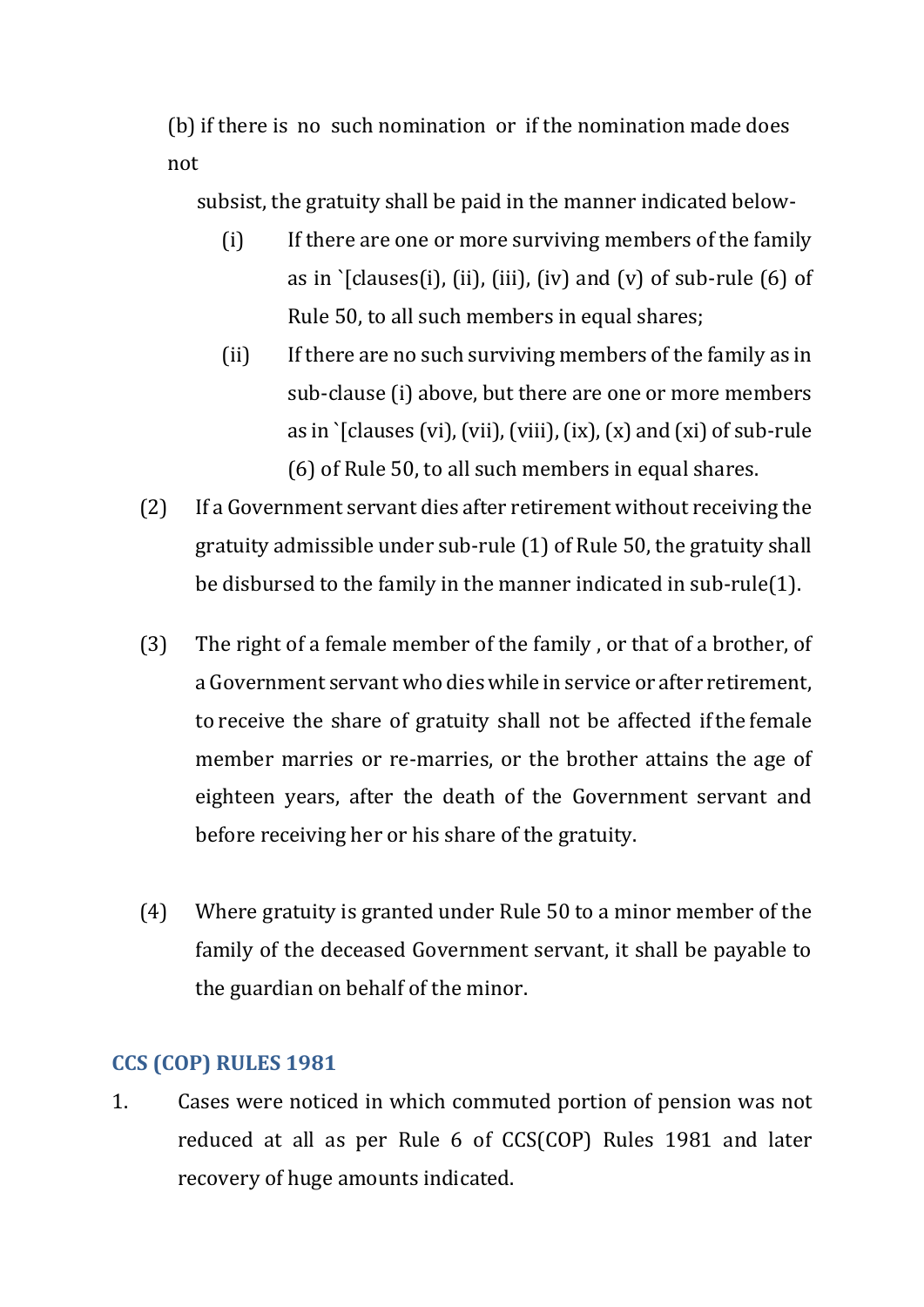- 2. Pension commuted on more than one occasion is to be restored after 15 years of respective date. Rule 10A of CCS(COP) Rules 1981.
- 3. If pensioner dies without receiving Commuted value of pension, banks harass the family and do not follow provisions of Rule – 7 of CCS(COP) Rules 1981.

### **CCA (Commuted Pension) Rules, 1981 - Rule 7- Nominations**

- (1) An applicant shall make a nomination in Form 5 along with the application referred to in Rule 13 or Rule 19, as the case may be, conferring on one or more persons the right to receive the commuted value of pension in case the applicant dies without receiving the commuted value on or after the date on which commutation became absolute.
- (2) If there is no such nomination, or if the nomination made does not subsist, the commuted value shall be paid to the family in the manner indicated in sub-rule (1) (b) of Rule 51 of the Pension Rules.
- (3) If in any case the commuted value cannot be paid in the manner indicated in sub-rules (1) and (2), the same shall be paid to his Impact of re-employment on the pension amount and DA should be dealt according to CCS Pension Rule 55A.

#### **IMPORTANT DOP & PW CIRCULARS**

1. Family Pension is admissible to the family of the Government servant/pensioner from the next day of death of such Government servant/pensioner. Holder of joint account can be paid family pension by submission of death certificate only. Submission of Form 14 is not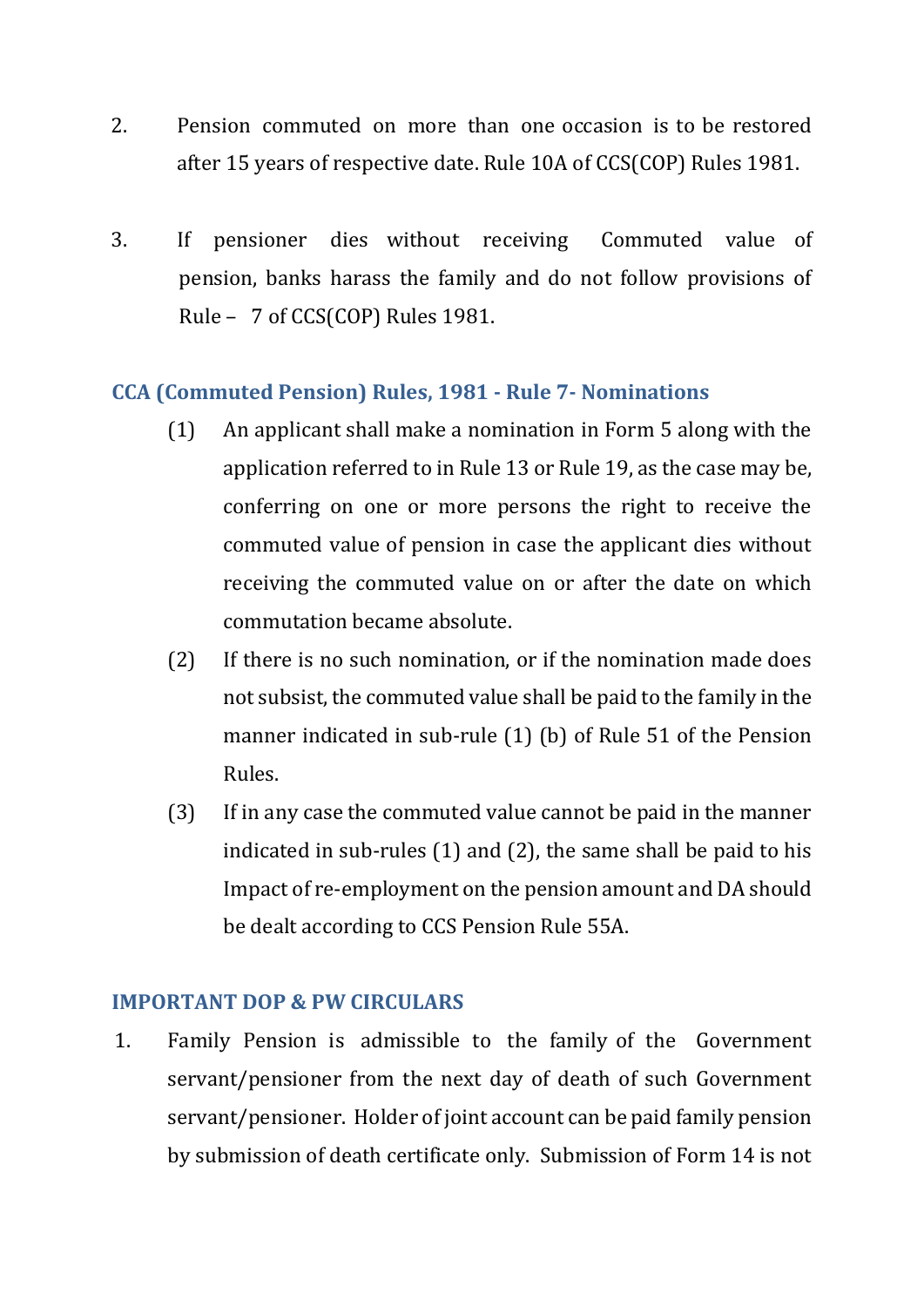required(OM No.1/27/2011-DOP&PW(E) dated 20/9/2013)(Annexure-I).

- 2. Family Pension allowed to a disabled child even after his/her marriage (No.1/33/2012-P&PW(E) dated 16/1/2013) of CCS(COP) Rules 1981)(Annexure-I)..
- 3. Two family pensions for service rendered under two different sets of Rules allowed(No.1/33/2012-P&PW(E) dated 16/1/2013) )(Annexure-I).
- 4. Disabled children, dependent parents and disabled siblings co-Authorised in the Pension Payment Order during the life time of Government servant/pensioner which will enable disbursement of family pension to this category(No.1/27/2011-P&PW(E) dated 21/07/2013) (Annexure-I).
- 5. Implementation of Government's decision on the recommendation of the Sixth Central Pay Commission Revision of pension of pre-2006 pensioners/family pensioners etc. (38/37/08-DOP&PW(A) dated03/10/2008)\*\*.

6. Implementation of Government's decision on the recommendation of the Sixth Central Pay Commission Revision of provisions regulating pension/gratuity/commutation of pension/family pension/disability pension and ex-gratia lump-sum compensation (38/37/08-P&PW(A).pt.ii 03/10/2008)\*\*.

\*\* These circulars are available at www.persmin.nic.in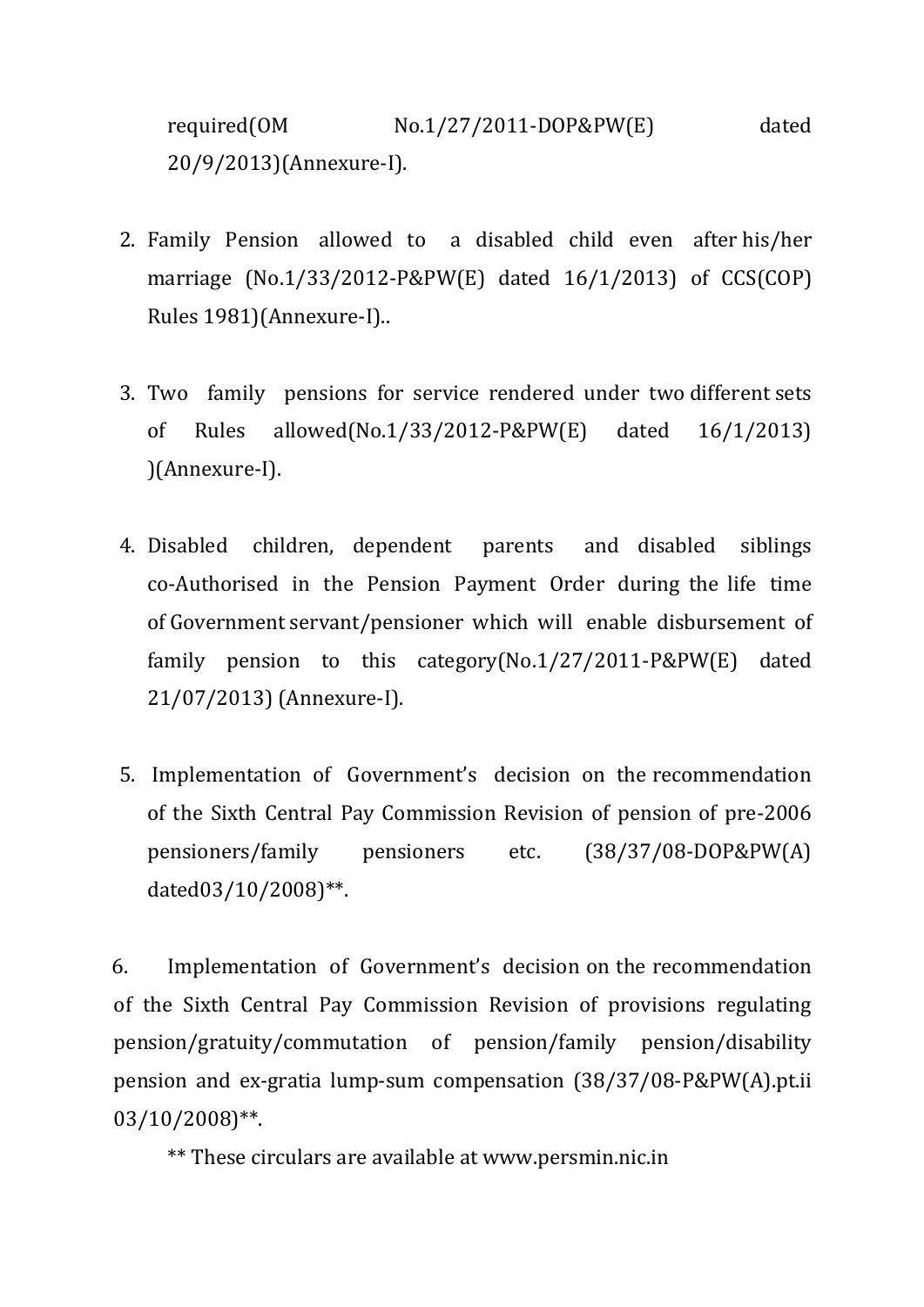#### **SCHEME BOOKLET OF CPAO**

- 1. Bank branches are not aware that in 12 cases personal appearance is exempted for filing of a life certificate. (Para -15 of Scheme Booklet)(Annexure-II).
- 2. Red colour PPO booklet is meant for pensioner and should be handed over to the pensioner by bank branches after the identification process is complete. But in most cases this is not given to the pensioner.
- 3. Procedure for transfer of pension payment from one bank to another is given in Para-16 of Scheme Booklet (Annexure-II). In the process the papers are not to be routed thorough CPAO. But in most cases banks send pension papers to CPAO which delays the transfer process causing avoidable grievance to pensioner.

Annexure –XXI is not sent to CPAO by both CPPC after transfer process is complete (Para 16.2. of Scheme Booklet)(Annexure-II).

- 4. The procedure for payment of Pension to Non Resident Indians (NRI) Pensioners is given at Para 17 of the Scheme Booklet.(Annexure-II)
- 5. Banks have powers to restore commuted pension after 15 years as per Para-20.5 of Scheme Booklet(Annexure-II).
- 6. After death of pensioner the procedure for the start of family pension is contained in Para 24 of Scheme Booklet (Annexure-II) and should be followed by bank.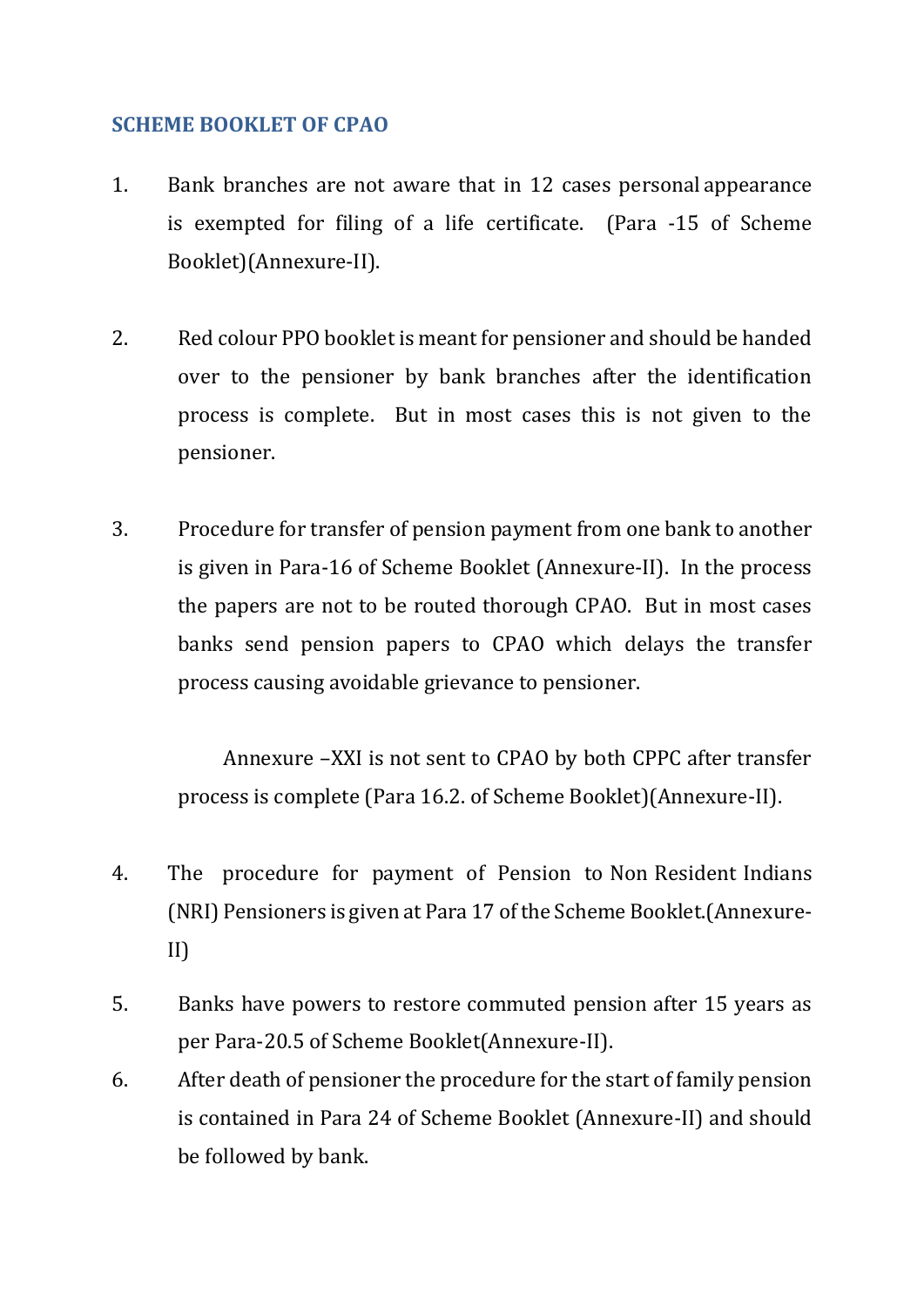- 7. In cases original pension documents are lost in transit between one banks to another, banks stop the payment of pension and do not follow procedure prescribed in Para-26 of Scheme Booklet(Annexure-II) to prepare duplicate documents.
- 8. Since, all the banks have moved to CPPC system, special training programme exclusively for CPPC staff be arranged where issues like implementation of e-PPO, e-scrolls can be deliberated. Moreover, all the CPPCs are newly established, such programme shall be a common platform to share ideas and practices followed by different CPPCs and good practices followed by one can be replicated by other CPPCs.
- 9. In some cases Life Certificate is sent wrongly by post by bank branches to their CPPC and sometimes to CPAO rather than uploading in computer system at the branch itself. Therefore all the nuances of software to be trained to the branch officers.
- 10. Simplification of Pension Procedure Amendment in para 15 and para 16 of Scheme for payment of Pensions to Central Govt. Civil Pensioners by Authorised Bank (CPAO/Tech/Simplification/2012- 13/325 dated 30/06/2011).
- 11. Life Certificate- Exemption from Personal Appearance (CPAO/Tech/Grievances/2010-11/531 dated 30/06/2011)\*
- 12. Instructions issued to Banks for payment of revised pension/arrears (D.O.No : CPAO/Tech/6th CPC/Misc/2008 dated 17/10/2008)\*.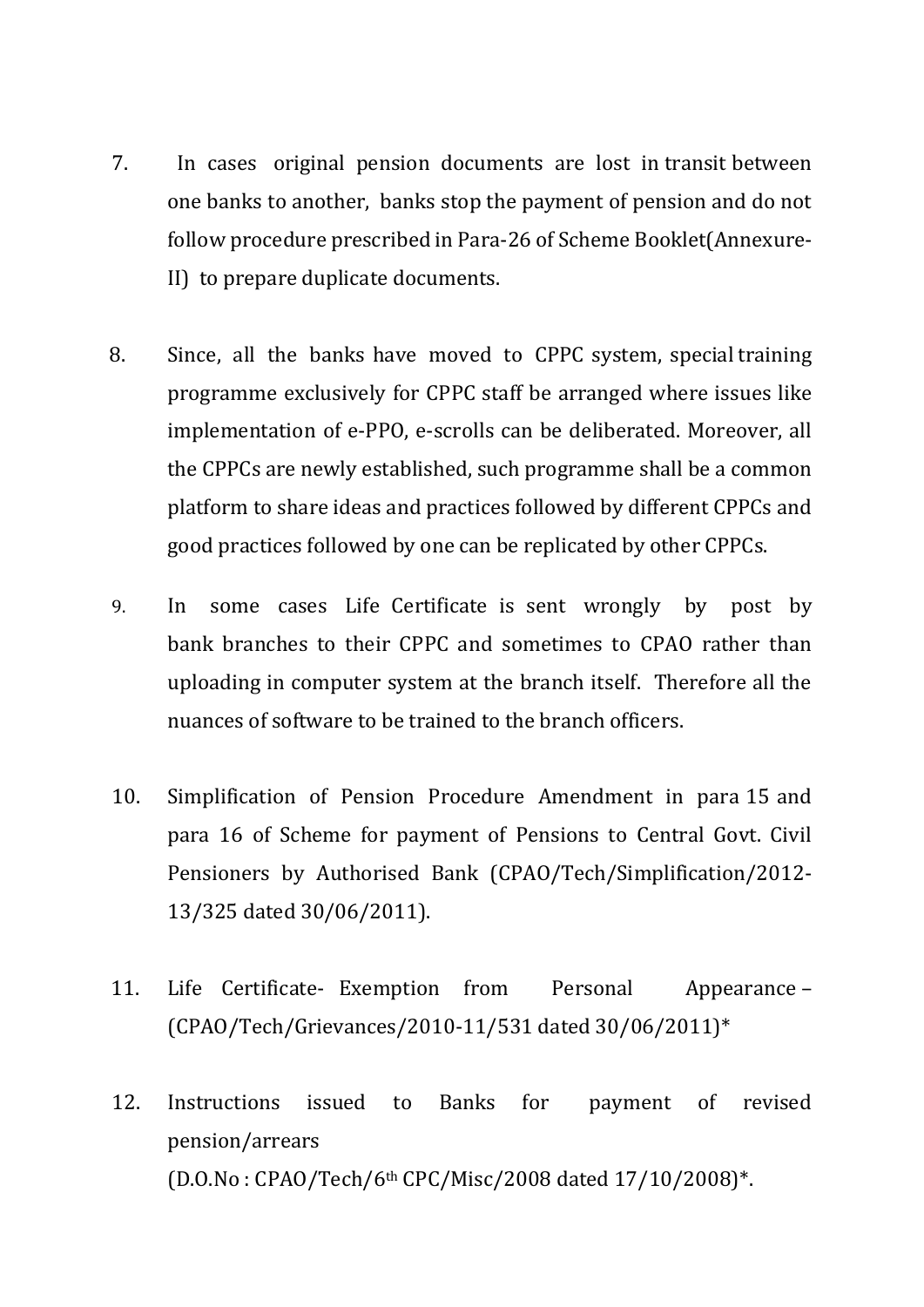- 13. Implementation of Government's decision on the recommendation of the Sixth Central Pay Commission Revision of pension of pre-2006 pensioners/family pensioners etc. (38/37/08-DOP&PW(A).pt.1 dated 14/10/2008)\*.
- 14. Instructions issued to Banks for payment of revised pension/arrears (DO No: CPAO/Tech/6th CPC/Misc/1265 dated 14/10/2008)\*.
- 15. Instructions issued to Banks for payment of revised pension/arrears (DO No: CPAO/Tech/6th CPC/Misc/1265 dated 26/09/2008)\*.
- 16. Payment of pension through Authorised Banks-Credit of pension to Joint bank account operated by a pensioner with his/her spouse(No.CPAO/Tch/ Amendments/Sch.Book/2005-06/6 dated 09/06/2005)\*.
- Note- \* These circulars are available at [www.cpao.nic.in](http://www.cpao.nic.in/)
- 17. Other Important Issues/problems noticed by CPAO:
	- i) Misclassification of pension. Pension debitable to Railways etc have been noticed as debited to Central Civil.

ii) E scrolls are important documents for CPAO but banks are irregular in sending this document.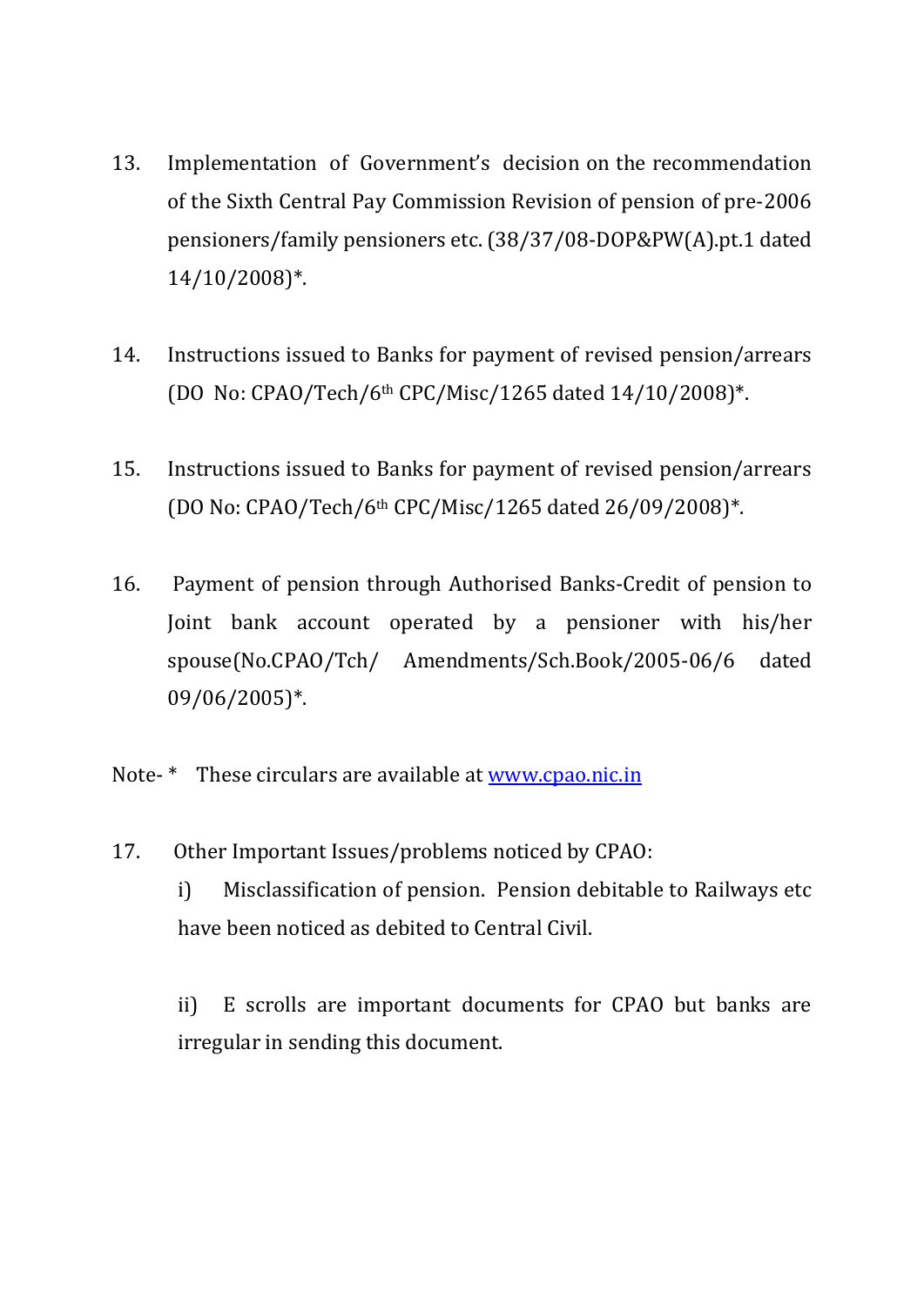iii) Setting up of Grievance Redressal System in Banks. The Citizen Charter of banks should indicate where the complaints should be sent.

iv) Cases of fresh PPO/Revision received by home branch but not acted upon should be displayed on notice board/website for the benefit of pensioners.

v) A Bank officer in each CPPC should be assigned the duty of liaison with grievance cell of CPAO for quick and effective redressal of grievances. His phone number/mail ID should be given to CPAO.

#### **GENERAL POINTS**

- 1. A person in re-employment when retires, DR should be automatically started on receipt of application.
- 2. If name of family pensioner as well as rate of family pension is not recorded in pension documents then it requires approval of Pensioner's parent office but banks do not guide properly(PPO).
- 3. Standardized formats of important circulars, forms should be made available in soft copy to participants of training programme and should form part of discussion during the programme.
- 4. Pension on voluntary retirement, pension on absorption, split pension, invalid pension should be included in training programme.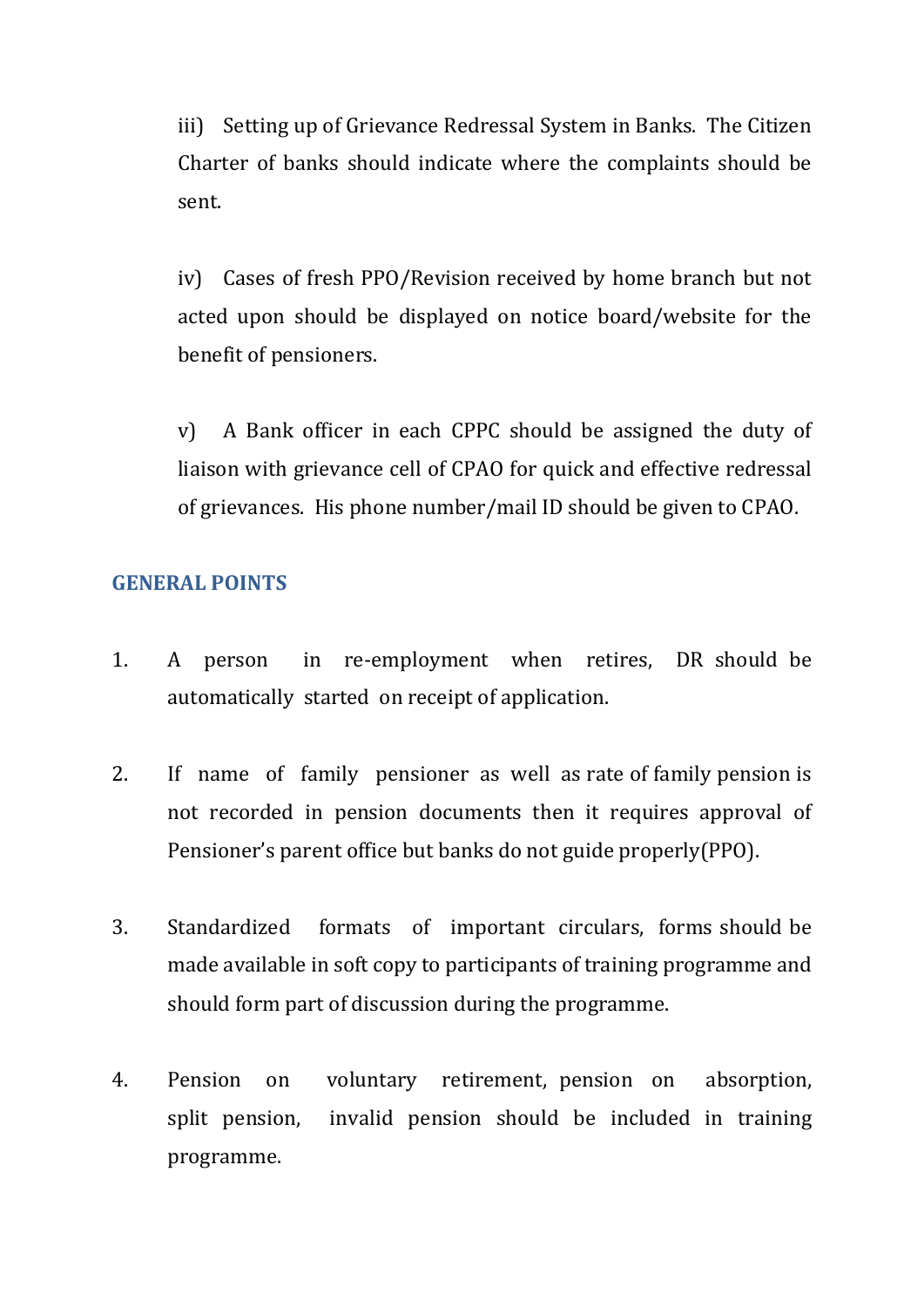- 5. Issues of personal identification, letter of undertakings, proof of age wherever age is not available, periodicity and implications of various certificates like LC, reemployment, remarriage/ non-marriage etc. should be deliberated in detail for clarity.
- 6. Effects of DA/ DP Merger w.e.f. 01/04/2004 and its impact on fixation as per 6th CPC.
- 7. Focus should be on case studies based on actual experience in the banks which should be made available to the Faculty.
- 8. Participants should be encouraged to come out with suggestions and problems faced by them at field level and worthwhile contribution should be taken up for further consideration in improving pension delivery system.
- 9. Reserve Bank of India has issued instructions to Pension Disbursing Banks to issue pension slips showing break up of payments and deductions. State Bank of India is sending this information through SMS on registered mobiles against a nominal charge. Some other banks refuse to issue slips or details. Due to the above situation, apart from other details, any excess payment escapes attention of the pensioners who have to face hardship when the amount is recovered.